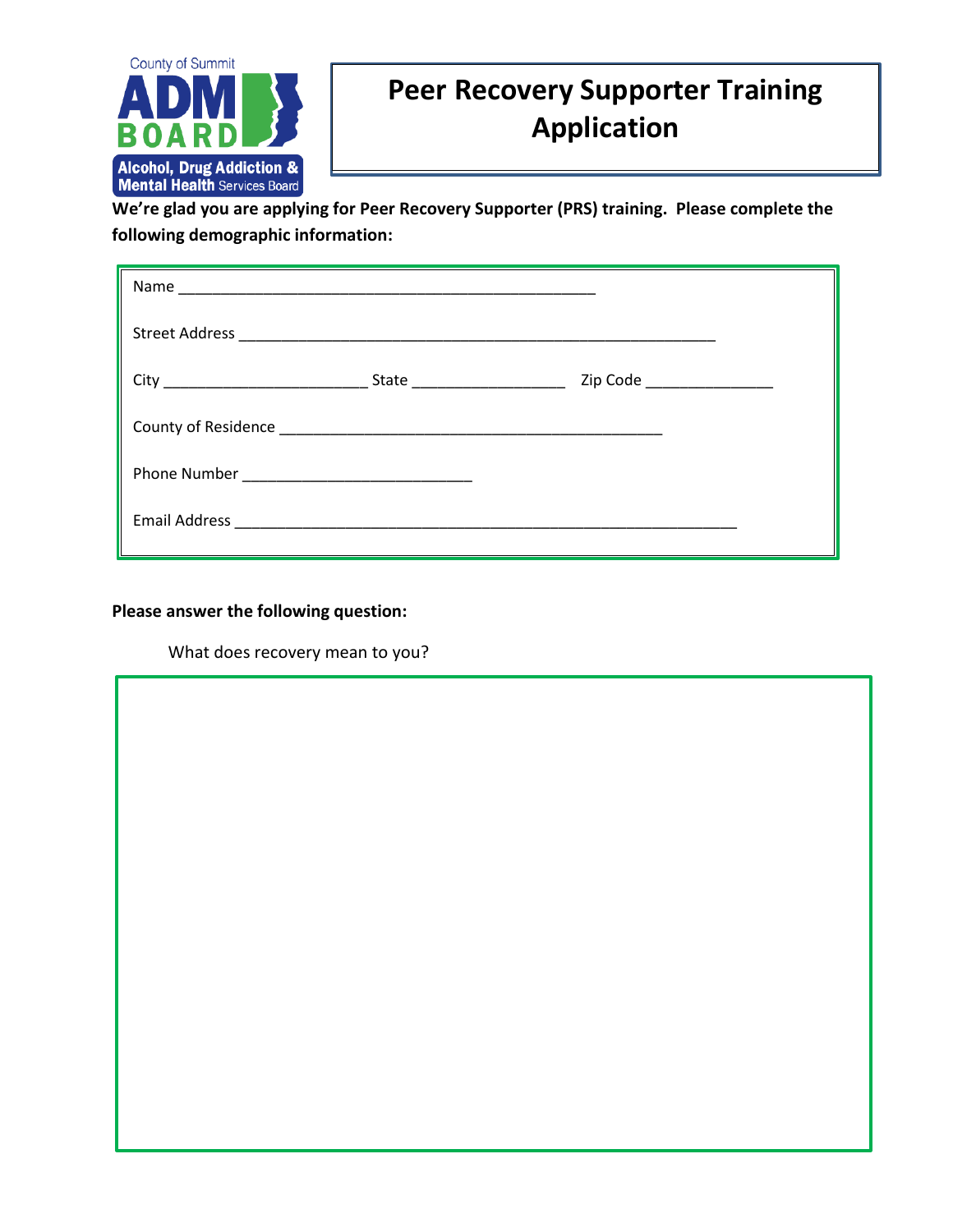**Please indicate your answer by selecting YES or NO for each of the following statements** (willingness to share your recovery story AND personal lived experience with Mental Health and/or Substance Use Disorder are required to take this training)

| YES                     | NO |                                                                  |  |  |
|-------------------------|----|------------------------------------------------------------------|--|--|
|                         |    | I am willing to appropriately share my recovery story.           |  |  |
|                         |    | I have a personal lived experience with Mental Health.           |  |  |
|                         |    | I have a personal lived experience with Substance Use Disorder.  |  |  |
|                         |    | I need reasonable accommodation(s) for the training and/or exam. |  |  |
| If yes, please explain: |    |                                                                  |  |  |

## **Disqualifying Offenses:**

*Note:* This is the OhioMHAS list of disqualifying offenses. It is the minimum criteria sed to certify individuals as Peer Recovery Supporters. If you have ANY one or more of the following offenses, you cannot become an OhioMHAS Certified Peer Recovery Supporter. There is no waiver for these offenses.

|                                        | 1. $2903.01$ – aggravated murder                           |  | 19. 2907.21 - compelling prostitution                                             |  |
|----------------------------------------|------------------------------------------------------------|--|-----------------------------------------------------------------------------------|--|
|                                        | 2. $2903.15$ – permitting child abuse                      |  | 20. 2907.22 - promoting prostitution                                              |  |
|                                        | 3. 2903.16 - failing to provide for a functionally         |  | 21. 2907.31 - disseminating matter harmful to juveniles                           |  |
|                                        | Impaired person                                            |  |                                                                                   |  |
|                                        | 4. 2903.21 - aggravated menacing                           |  | 22. 2907.32 - pandering obscenity                                                 |  |
|                                        | 5. 2905.32 - human trafficking                             |  | 23. 2907.321 - pandering obscenity involving a minor                              |  |
|                                        | 6. 2905.33 - unlawful conduct with respect to<br>documents |  | 24. 2907.322 - pandering sexually-oriented matter involving<br>a minor            |  |
|                                        | 7. 2903.34 - patient abuse and neglect                     |  | 25. 2907.323 - illegal use of minor in nudity-oriented<br>material or performance |  |
|                                        | 8. 2903.341 - patient endangerment                         |  | 26. 2907.33 - deception to obtain matter harmful to<br>Juveniles                  |  |
|                                        | 9. 2905.04 - child stealing (as it existed prior           |  | 27. 2909.22 - soliciting/providing support for act of terrorism                   |  |
|                                        | To July1, 1996)                                            |  |                                                                                   |  |
|                                        | 10. $2905.05$ – criminal child enticement                  |  | 28. 2909.23 - making terrorist threat                                             |  |
|                                        | 11. $2907.02 -$ rape                                       |  | 29. 2909.24 - terrorism                                                           |  |
|                                        | 12. 2907.03 - sexual battery                               |  | 30. 2913.40 - Medicaid fraud                                                      |  |
|                                        | 13. 2907.04 - unlawful sexual conduct with a               |  | 31. 2919.22 - endangering children                                                |  |
| minor (Formerly corruption of a minor) |                                                            |  |                                                                                   |  |
|                                        | 14. 2907.05 - gross sexual imposition                      |  | 32. 2925.02 - corrupting another with drugs                                       |  |
|                                        | 15. 2907.06 - sexual imposition                            |  | 33. 2925.23 - illegal processing of drug documents                                |  |
|                                        | 16. 2907.07 - importuning                                  |  | 34. 2925.24 - tampering with drugs                                                |  |
|                                        | 17. 2907.08 - voyeurism                                    |  | 35. 2925.36 - illegal processing of drug samples                                  |  |
|                                        | 18. 2907.12 - felonious sexual penetration                 |  | 36. 3716.11 - placing harmful objects in food or confection                       |  |